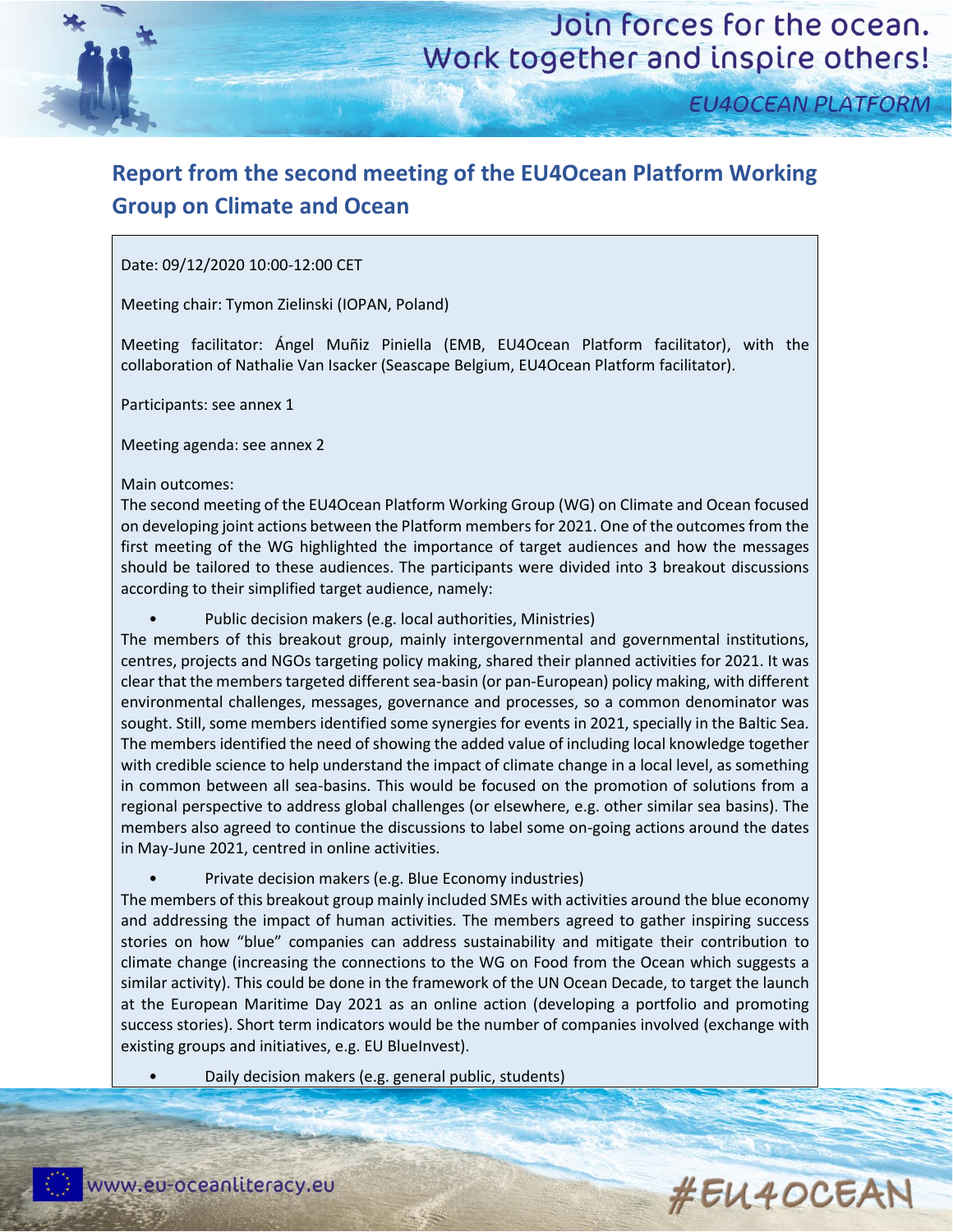# Join forces for the ocean. Work together and inspire others!

|  | <b>U4OCEAN PLATFORM</b> |  |  |
|--|-------------------------|--|--|
|  |                         |  |  |
|  |                         |  |  |
|  |                         |  |  |

The members of this breakout group normally organise public events every year, and all agreed to that online activities would be still the norm in the first half of 2021. The members agreed to explore possibilities to stablish connections between their planned events in 2021. These connections could include organising events around the same dates (e.g. World Ocean Day 8 June), under the framework of a EU4Ocean festival, posing challenges for competition between different countries/ groups, sharing evaluation questionnaires, procedures or tools (e.g. MIRO, Jamboard), etc.

Members of the different breakout groups agreed to continue discussions in early 2021 to try to find connections between their different activities in early 2021.

## **Background and summary of the EU4Ocean Plaftorm Working Group on Climate and Ocean second meeting**

To operationalize the [EU4Ocean Platform,](https://webgate.ec.europa.eu/maritimeforum/en/frontpage/1483) and bring its active group of organisations, initiatives and people closer together, three thematic Working Groups were established in September 2020. The themes of these Working Groups (WG) are Climate and Ocean, Food from the Ocean, and Healthy and Clean Ocean.

The second online meeting of the WG on Climate and Ocean, chaired and moderated by Tymon Zielinski (WG chair), took place on 9 December 2020.

WG members were asked to filled a table shared online were they could specify their target audiences and broad lines of their activities. After an analysis by the WG Chair, three overarching and bold types of members were categorized and invited to register to the meeting according to their main target audience of their regular activities.

- Public decision makers: what is regularly considered "policy makers" (e.g. local authorities, Ministries), but scientists are also included in this category.
- Private decision makers: initiatives working on mitigating the impact on the environment of Blue Economy industries, including tourism and fisheries.
- Daily decision makers: what is generally referred to "general public", including students of all ages.

After a brief introduction by the WG Chair and EU4Ocean facilitators, the WG members discussed in breakout groups according to their target audiences, sharing their planned actions for 2021, discussing on synergies, needs, opportunities, indicators and target dates. Designated rapporteurs presented a brief wrap up of the discussion in plenary and a short discussion took place.

At the end of the meeting, the next steps of the WG and EU4Ocean Platform were presented. In addition, information on current and upcoming activities by the Youth4Ocean Forum and the sea basin component of the EU4Ocean Coalition was shared.

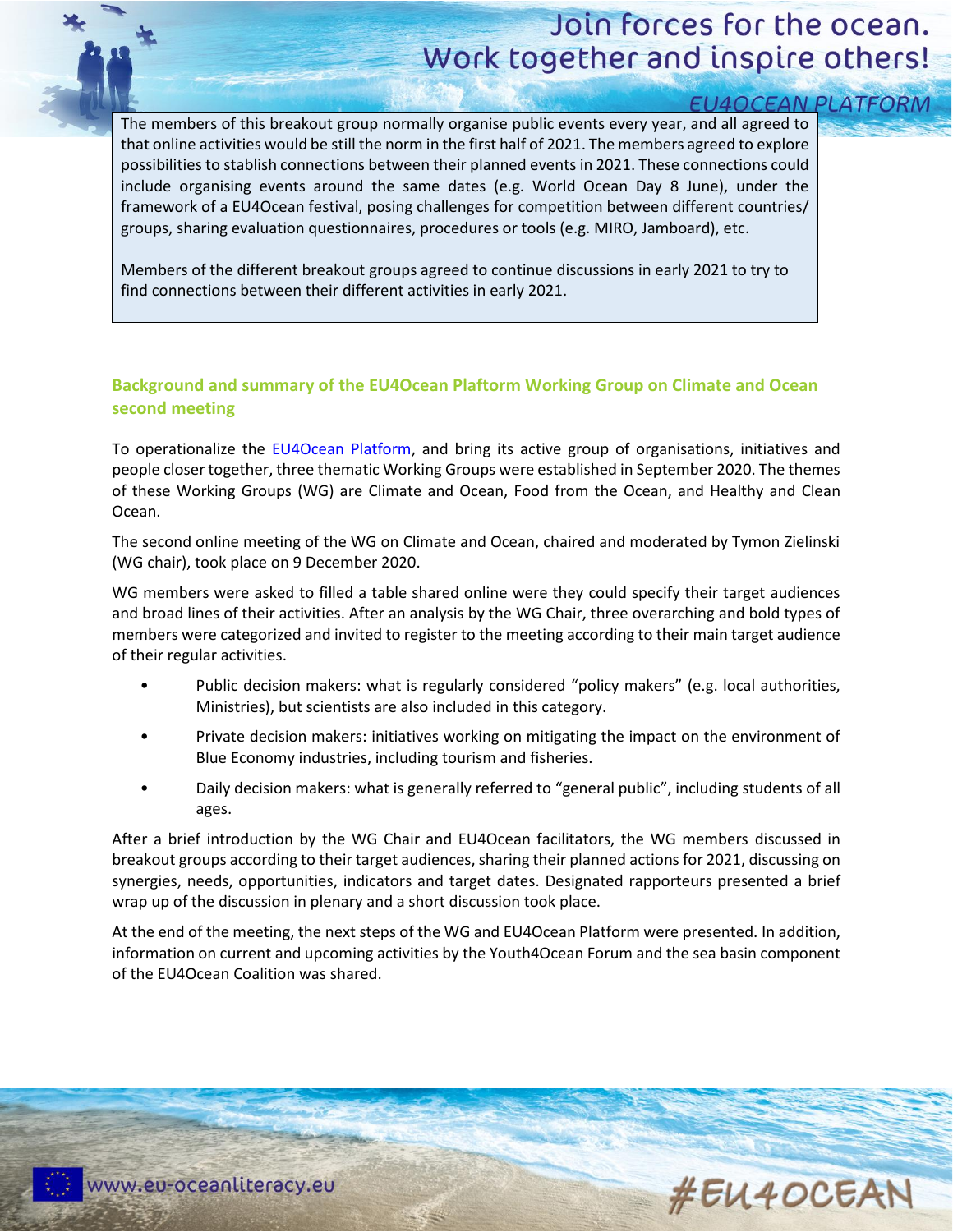

# Join forces for the ocean. Work together and inspire others!

**EU4OCEAN PLATFORM** 

**Annex 1**

## **EU4Ocean Platform members registered for the second meeting of the Working Group on Climate and the Ocean**

| <b>WG member</b>                | <b>First Name</b> | <b>Last Name</b> | <b>Which category</b>          |
|---------------------------------|-------------------|------------------|--------------------------------|
|                                 |                   |                  | reflects better your           |
|                                 |                   |                  | target audience?               |
| ACTeon                          | Olga              | Mashkina         | Private decision makers        |
| <b>ACTeon environment</b>       | Anna              | Saito            | <b>Public decision makers</b>  |
| aquatil gGmbH                   | Ralph             | Schill           | Private decision makers        |
| <b>CNR-ISMAR</b>                | Francesca         | Alvisi           | Daily decision makers          |
| Confédération Mondiale des      | Ralph             | Schill           |                                |
| Activités Subaquatiques (CMAS)  |                   |                  | Daily decision makers          |
| Ecologic Institute              | <b>Nico</b>       | Stelljes         | <b>Public decision makers</b>  |
| Ecologic Institute              | Grit              | Martinez         | Public decision makers         |
| Ecologic Institute              | Chiara            | Mazzetti         | <b>Public decision makers</b>  |
| Fondazione Acquario di Genova   | Antonio           | Di Natale        | Daily decision makers          |
| Freelance science journalist    | Hanns-J.          | <b>Neubert</b>   | <b>Public decision makers</b>  |
| <b>HCMR</b>                     | Yolanda           | Koulouri         | Daily decision makers          |
| <b>HELCOM</b>                   | Dominik           | Littfass         | <b>Public decision makers</b>  |
| iAtlantic Project               | Christine         | Gaebel           | <b>Public decision makers</b>  |
| ICM- Association Mar de Ciència | Carine            | Simon            | Daily decision makers          |
| <b>ICMAN-CSIC</b>               | Laura             | Prieto           | Daily decision makers          |
| <b>ICTS SOCIB</b>               | Llucia            | Ribot            | <b>Public decision makers</b>  |
| I'm With Lorac                  | <b>Neus</b>       | Figueras         | Daily decision makers          |
| <b>IMarEST</b>                  | Caitriona         | Hanly            | Private decision makers        |
| <b>Incredible Oceans</b>        | Russell           | Arnott           | Daily decision makers          |
| <b>INDIGO MED</b>               | Martha            | Papathanassiou   | Private decision makers        |
| <b>Individual Consultant</b>    | Tiago             | Garcia           | Daily decision makers          |
| <b>IOPAN</b>                    | Tymon             | Zielinski        | Daily decision makers          |
| Mare Nostrum NGO                | Andreea-Stefania  | lonascu          | Daily decision makers          |
| MARE-Marine and Environmental   | Zara              | Teixeira         |                                |
| <b>Sciences Centre</b>          |                   |                  | Daily decision makers          |
| nausicaa                        | christine         | causse           | Daily decision makers          |
| <b>NAUSICAA</b>                 | Philippe          | VALLETTE         | Daily decision makers          |
| Plymouth Marine Laboratory      | Gennadi           | Lessin           | Private decision makers        |
| Plymouth Marine Laboratory      | Thecla            | Keizer           | Public decision makers         |
| <b>RACLSPA</b>                  | khalil            | attia            | Daily decision makers          |
| REV Ocean                       | Tom               | Redd             | Private decision makers        |
| Sea Teach                       | <b>Max</b>        | Schmidle         | <b>Private decision makers</b> |

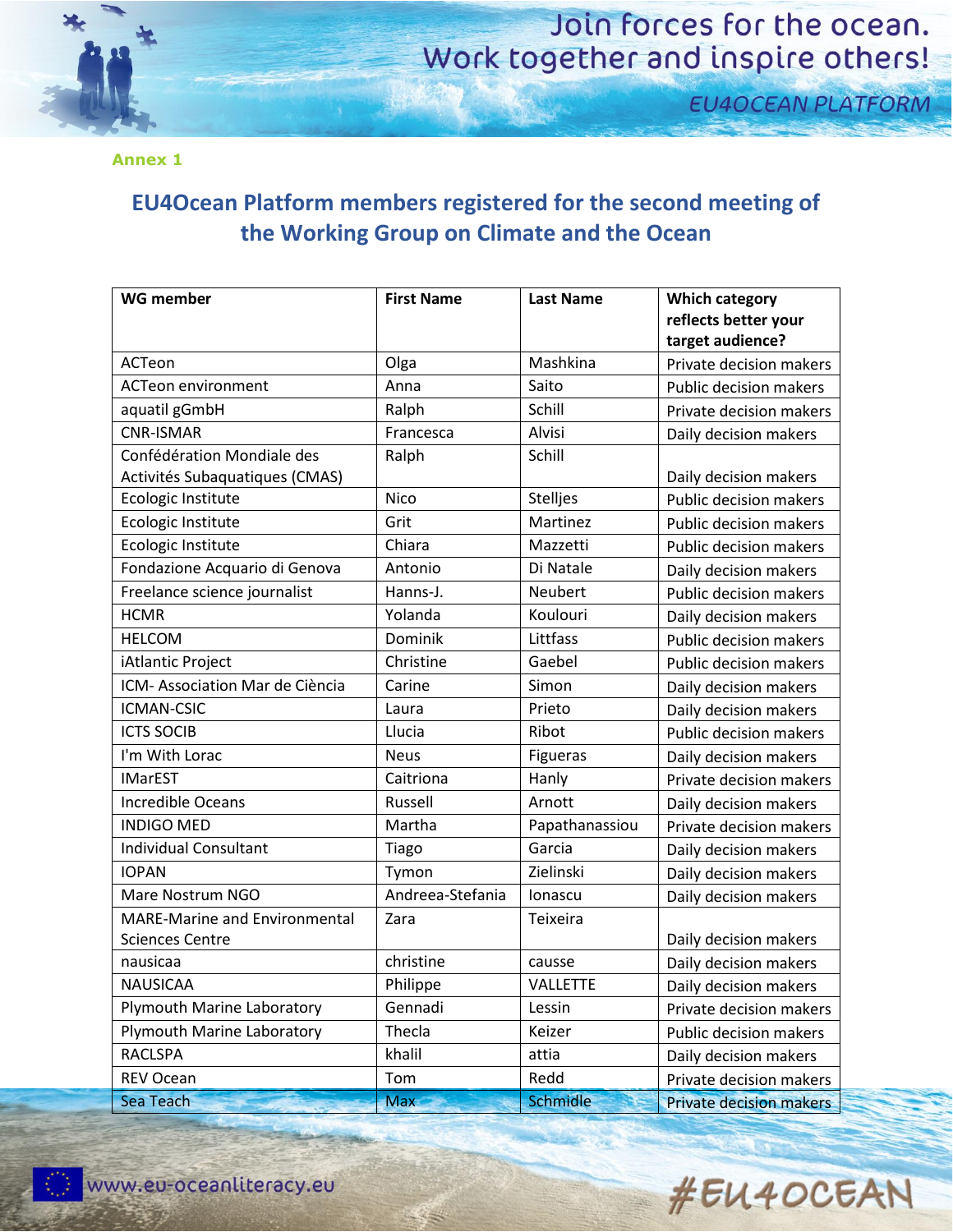Ł

# Join forces for the ocean. Work together and inspire others!

|                                    |                 |             | EU4OCEAN PLATFORN              |                   |
|------------------------------------|-----------------|-------------|--------------------------------|-------------------|
| Seascape Belgium                   | <b>Nathalie</b> | Van Isacker | <b>Private decision makers</b> | <b>BELLEVILLE</b> |
| <b>SOA</b>                         | <b>Ben</b>      | Lesage      | Private decision makers        |                   |
| <b>Surfrider Foundation Europe</b> | Yann            | Leymarie    | Public decision makers         |                   |
| Swedish institutet for the Marine  | Kajsa           | Tönnesson   |                                |                   |
| Environment                        |                 |             | Public decision makers         |                   |
| The Marine Diaries                 | Rita            | Steyn       | Daily decision makers          |                   |
| Today We Have                      | Izabela         | Kotynska-   |                                |                   |
|                                    |                 | Zielinska   | Daily decision makers          |                   |
| University of Lapland, Arctic      | Stefan          | Kirchner    |                                |                   |
| Centre                             |                 |             | Public decision makers         |                   |
| YEE.                               | Venetia         | Galanaki    | Daily decision makers          |                   |